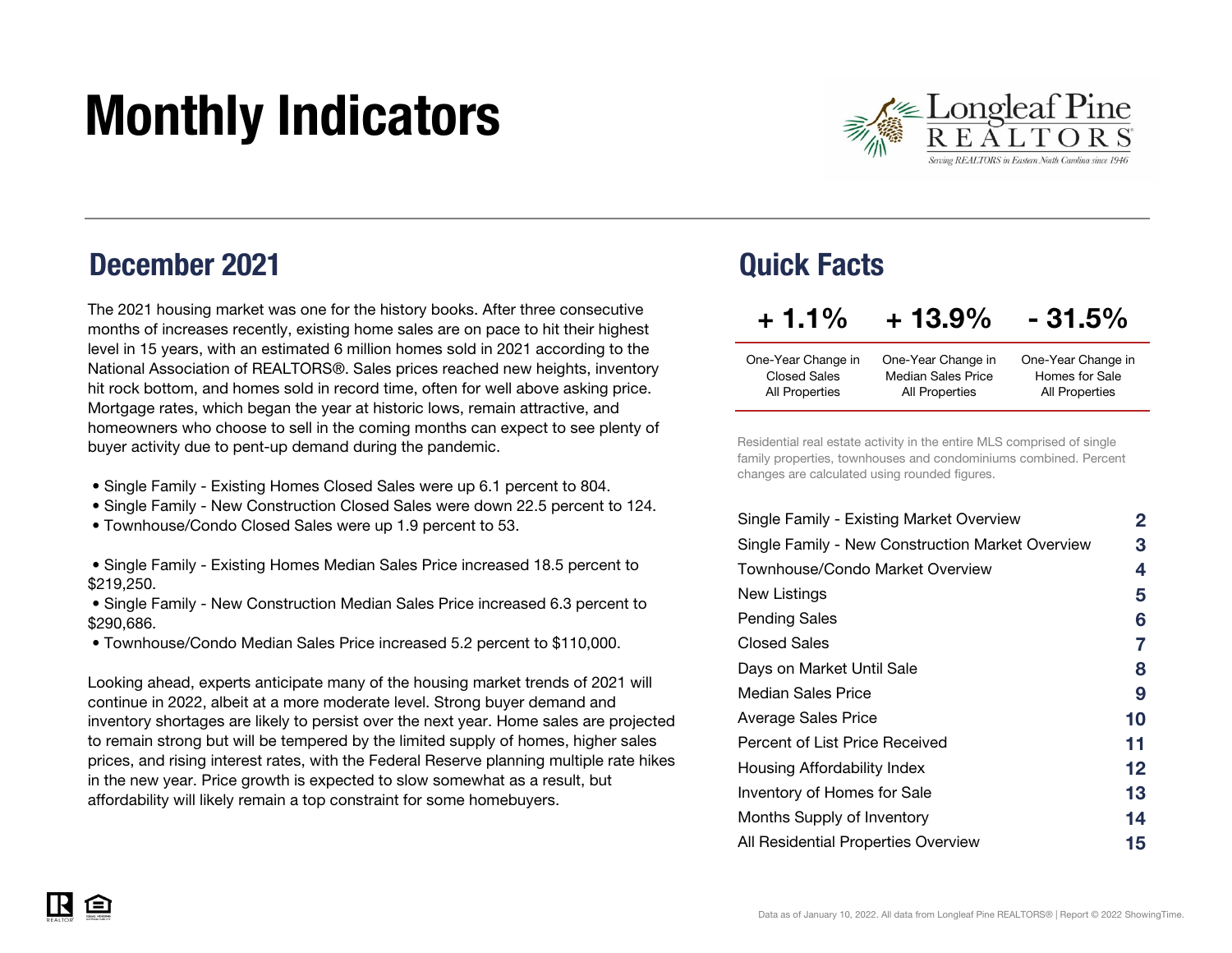### Single Family - Existing Market Overview



Key metrics for Single Family - Existing Properties Only, excluding Manufactured Housing, for the report month and for year-to-date (YTD) starting from the first of the year.

| <b>Key Metrics</b>                 | <b>Historical Sparklines</b>             | 12-2020   | 12-2021   | Percent Change | <b>YTD 2020 YTD 2021</b> |           | Percent Change |
|------------------------------------|------------------------------------------|-----------|-----------|----------------|--------------------------|-----------|----------------|
| <b>New Listings</b>                | 12-2018<br>12-2021                       | 575       | 610       | $+6.1%$        | 9,467                    | 11,181    | $+18.1%$       |
| <b>Pending Sales</b>               | 12-2018                                  | 562       | 697       | $+24.0%$       | 8,844                    | 10,391    | $+17.5%$       |
| <b>Closed Sales</b>                | 12-2018<br>12-2019<br>12-2021            | 758       | 804       | $+6.1%$        | 8,662                    | 10,010    | $+15.6%$       |
| Days on Market                     | 12-2018<br>12-2019<br>12-2020<br>12-2021 | 27        | 17        | $-37.0%$       | 37                       | 16        | $-56.8%$       |
| <b>Median Sales Price</b>          | 12-2018<br>12-2019<br>12-2020<br>12-2021 | \$185,000 | \$219,250 | $+18.5%$       | \$176,000                | \$207,000 | $+17.6%$       |
| <b>Avg. Sales Price</b>            | 12-2018<br>12-2019<br>12-2020            | \$201,487 | \$234,216 | $+16.2%$       | \$190,066                | \$222,989 | $+17.3%$       |
| <b>Pct. of List Price Received</b> | 12-2018<br>12-2019<br>12-2020<br>12-2021 | 99.1%     | 100.5%    | $+1.4%$        | 98.7%                    | 100.8%    | $+2.1%$        |
| <b>Affordability Index</b>         | 12-2018<br>12-2020<br>12-2021            | 231       | 194       | $-16.0%$       | 242                      | 205       | $-15.3%$       |
| <b>Homes for Sale</b>              | 12-2020<br>12-2018<br>12-2021<br>12-2019 | 672       | 452       | $-32.7%$       |                          |           |                |
| <b>Months Supply</b>               | 12-2018<br>12-2020<br>12-2019<br>12-2021 | 0.9       | 0.5       | $-44.4%$       |                          |           |                |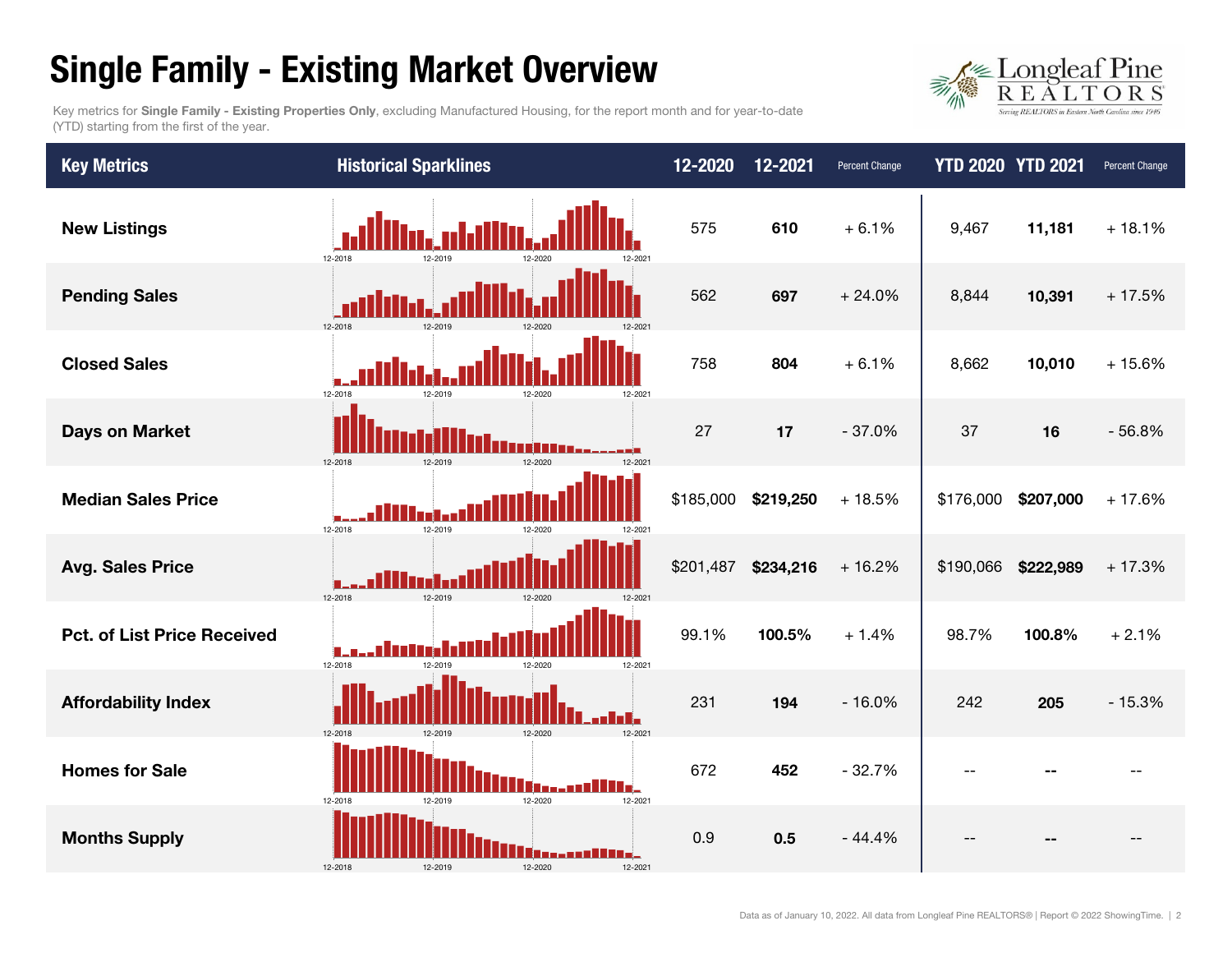### Single Family - New Construction Market Overview

 $\frac{\text{Longleaf}\,\text{Pine}}{\text{R}\,\text{E}\,\text{A}\,\text{L}\,\text{T}\,\text{O}\,\text{R}\,\text{S}}$ Serving REALTORS in Eastern North

Key metrics for Single Family - New Construction Properties Only for the report month and for year-to-date (YTD) starting from the first of the year.

| <b>Key Metrics</b>                 | <b>Historical Sparklines</b>                     | 12-2020   | 12-2021   | Percent Change | <b>YTD 2020 YTD 2021</b> |           | Percent Change |
|------------------------------------|--------------------------------------------------|-----------|-----------|----------------|--------------------------|-----------|----------------|
| <b>New Listings</b>                | 12-2018<br>12-2021                               | 184       | 121       | $-34.2%$       | 1,920                    | 1,652     | $-14.0%$       |
| <b>Pending Sales</b>               | 12-2018                                          | 156       | 126       | $-19.2%$       | 1,997                    | 1,532     | $-23.3%$       |
| <b>Closed Sales</b>                | 12-2021<br>12-2018<br>12-2020                    | 160       | 124       | $-22.5%$       | 1,708                    | 1,397     | $-18.2%$       |
| <b>Days on Market</b>              | 12-2020<br>12-2018<br>12-2019<br>12-2021         | 55        | 30        | $-45.5%$       | 103                      | 35        | $-66.0%$       |
| <b>Median Sales Price</b>          | 12-2019<br>12-2018<br>12-2020<br>12-2021         | \$273,525 | \$290,686 | $+6.3%$        | \$263,874                | \$279,900 | $+6.1%$        |
| <b>Avg. Sales Price</b>            | alla. 1<br>12-2018<br>12-2019                    | \$281,346 | \$315,610 | $+12.2%$       | \$272,497                | \$294,064 | $+7.9%$        |
| <b>Pct. of List Price Received</b> | 12-2018<br>12-2019<br>12-2021                    | 100.1%    | 100.1%    | 0.0%           | 100.1%                   | 100.3%    | $+0.2%$        |
| <b>Affordability Index</b>         | 12-2018<br>12-2020<br>$12-202$                   | 132       | 121       | $-8.3%$        | 137                      | 126       | $-8.0%$        |
| <b>Homes for Sale</b>              | 12-2020<br>12-2018<br>12-2021<br>12-2019         | 274       | 199       | $-27.4%$       |                          |           |                |
| <b>Months Supply</b>               | - 10<br>12-2018<br>12-2020<br>12-2019<br>12-2021 | 1.9       | 1.7       | $-10.5%$       |                          |           |                |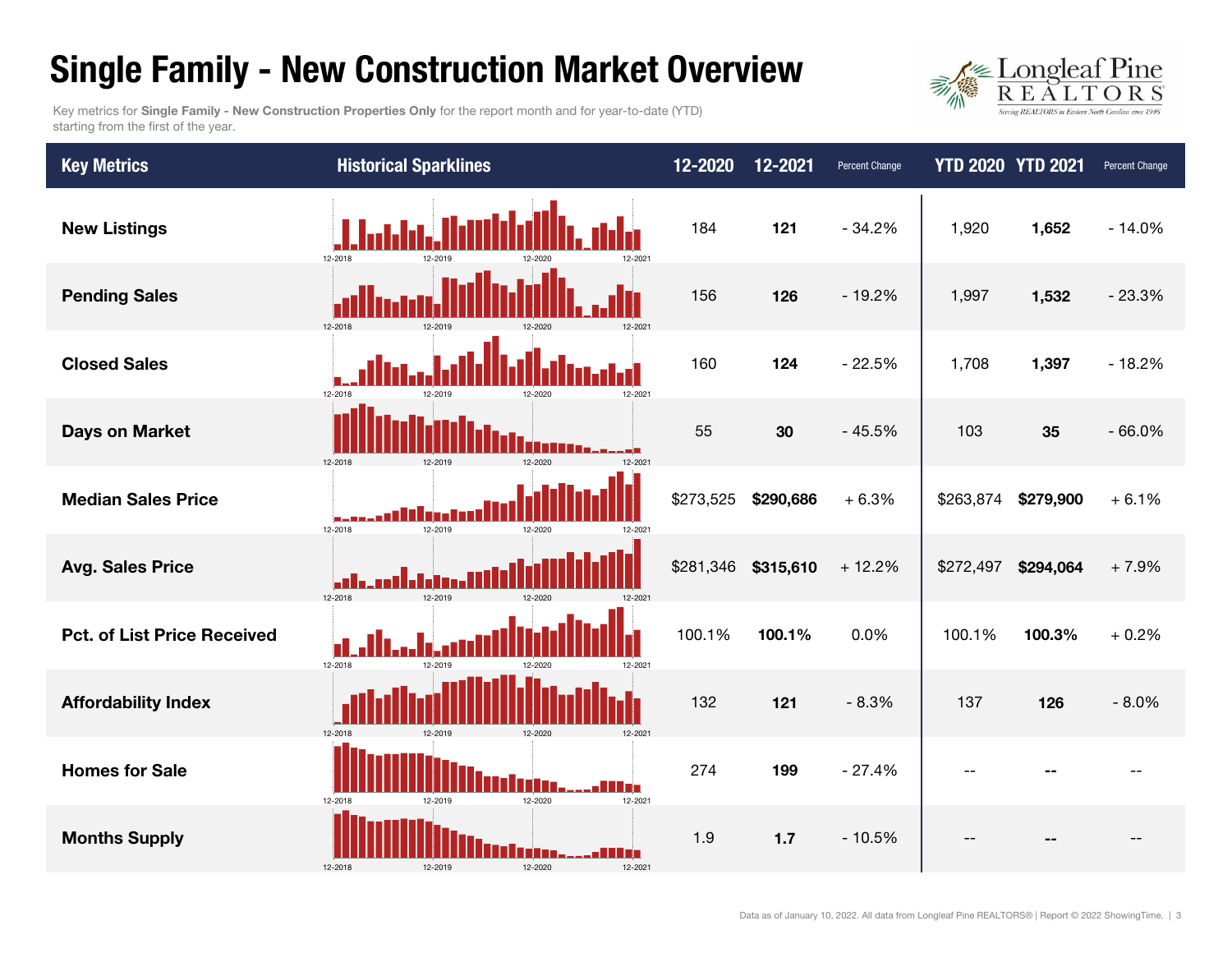## Townhouse/Condo Market Overview

Key metrics for Townhouse/Condo Properties Only for the report month and for year-to-date (YTD) starting from the first of the year.



| <b>Key Metrics</b>                 | <b>Historical Sparklines</b>                      | 12-2020   | 12-2021             | Percent Change | <b>YTD 2020 YTD 2021</b> |           | Percent Change |
|------------------------------------|---------------------------------------------------|-----------|---------------------|----------------|--------------------------|-----------|----------------|
| <b>New Listings</b>                | 12-2018<br>12-2019<br>12-2021<br>12-2020          | 37        | 32                  | $-13.5%$       | 502                      | 639       | $+27.3%$       |
| <b>Pending Sales</b>               | .<br>Historia<br>12-2018                          | 45        | 37                  | $-17.8%$       | 464                      | 609       | $+31.3%$       |
| <b>Closed Sales</b>                | 12-2018<br>12-2019<br>12-2021<br>12-2020          | 52        | 53                  | $+1.9%$        | 434                      | 592       | $+36.4%$       |
| <b>Days on Market</b>              | 12-2018<br>12-2019<br>12-2020                     | 29        | 16                  | $-44.8%$       | 54                       | 23        | $-57.4%$       |
| <b>Median Sales Price</b>          | 12-2018<br>12-2021<br>12-2019<br>12-2020          | \$104,580 | \$110,000           | $+5.2%$        | \$104,160                | \$110,000 | $+5.6%$        |
| <b>Avg. Sales Price</b>            | 12-2018<br>12-2019<br>12-2021                     |           | \$115,304 \$133,572 | $+15.8%$       | \$125,686 \$131,954      |           | $+5.0%$        |
| <b>Pct. of List Price Received</b> | 12-2018<br>12-2019<br>12-2020<br>12-2021          | 98.3%     | 99.9%               | $+1.6%$        | 97.3%                    | 99.6%     | $+2.4%$        |
| <b>Affordability Index</b>         | <u> Hr. Indal, milar al</u><br>12-2020<br>12-2021 | 318       | 289                 | $-9.1%$        | 319                      | 289       | $-9.4%$        |
| <b>Homes for Sale</b>              | 12-2020<br>12-2021<br>12-2018<br>12-2019          | 50        | 31                  | $-38.0%$       | $-1$                     |           |                |
| <b>Months Supply</b>               | 12-2020<br>12-2018<br>12-2021                     | 1.4       | 0.6                 | $-57.1%$       |                          |           |                |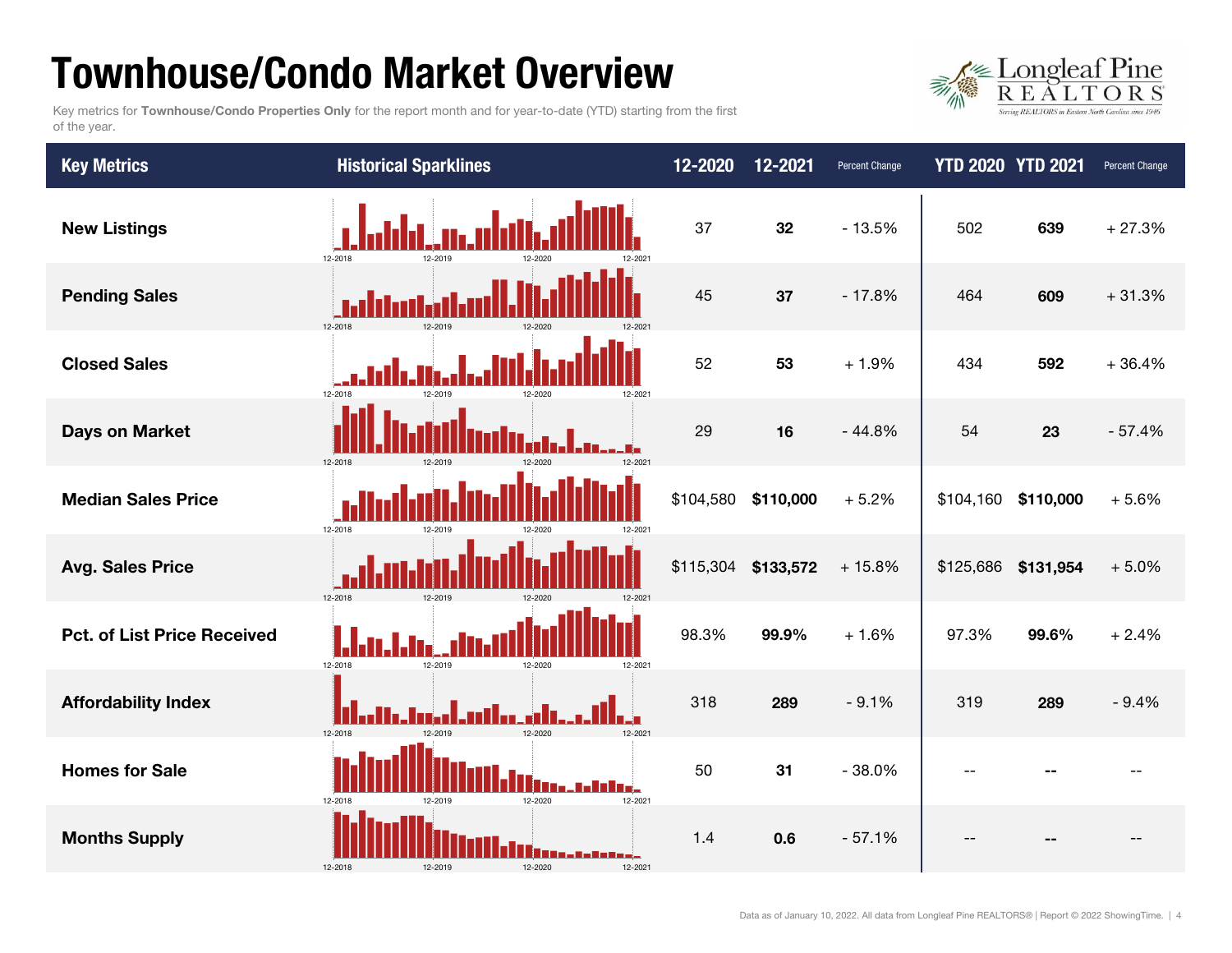## New Listings

A count of the properties that have been newly listed on the market in a given month.





### Historical New Listings by Month Single Family - Single Family - Single Family - Single Family - Existing Town



1,423 477 1,920 502 1,652 639Single Family - Existing Single Family - New Townhouse/ 2020 2021 2019 2020 2021 2019 2020 2021+ 50.0%

11,181

Construction

Condo

|                | Single Family -<br><b>Existing</b> | Single Family - New<br>Construction | Townhouse/<br>Condo |
|----------------|------------------------------------|-------------------------------------|---------------------|
| January 2021   | 651                                | 187                                 | 29                  |
| February 2021  | 702                                | 223                                 | 43                  |
| March 2021     | 918                                | 169                                 | 50                  |
| April 2021     | 1,064                              | 135                                 | 53                  |
| May 2021       | 1,120                              | 89                                  | 69                  |
| June 2021      | 1,133                              | 57                                  | 59                  |
| July 2021      | 1,209                              | 128                                 | 62                  |
| August 2021    | 1,120                              | 144                                 | 63                  |
| September 2021 | 953                                | 119                                 | 62                  |
| October 2021   | 941                                | 167                                 | 65                  |
| November 2021  | 760                                | 113                                 | 52                  |
| December 2021  | 610                                | 121                                 | 32                  |
| 12-Month Avg.  | 1,069                              | 1,069                               | 53                  |

Year to Date

9,610 9,467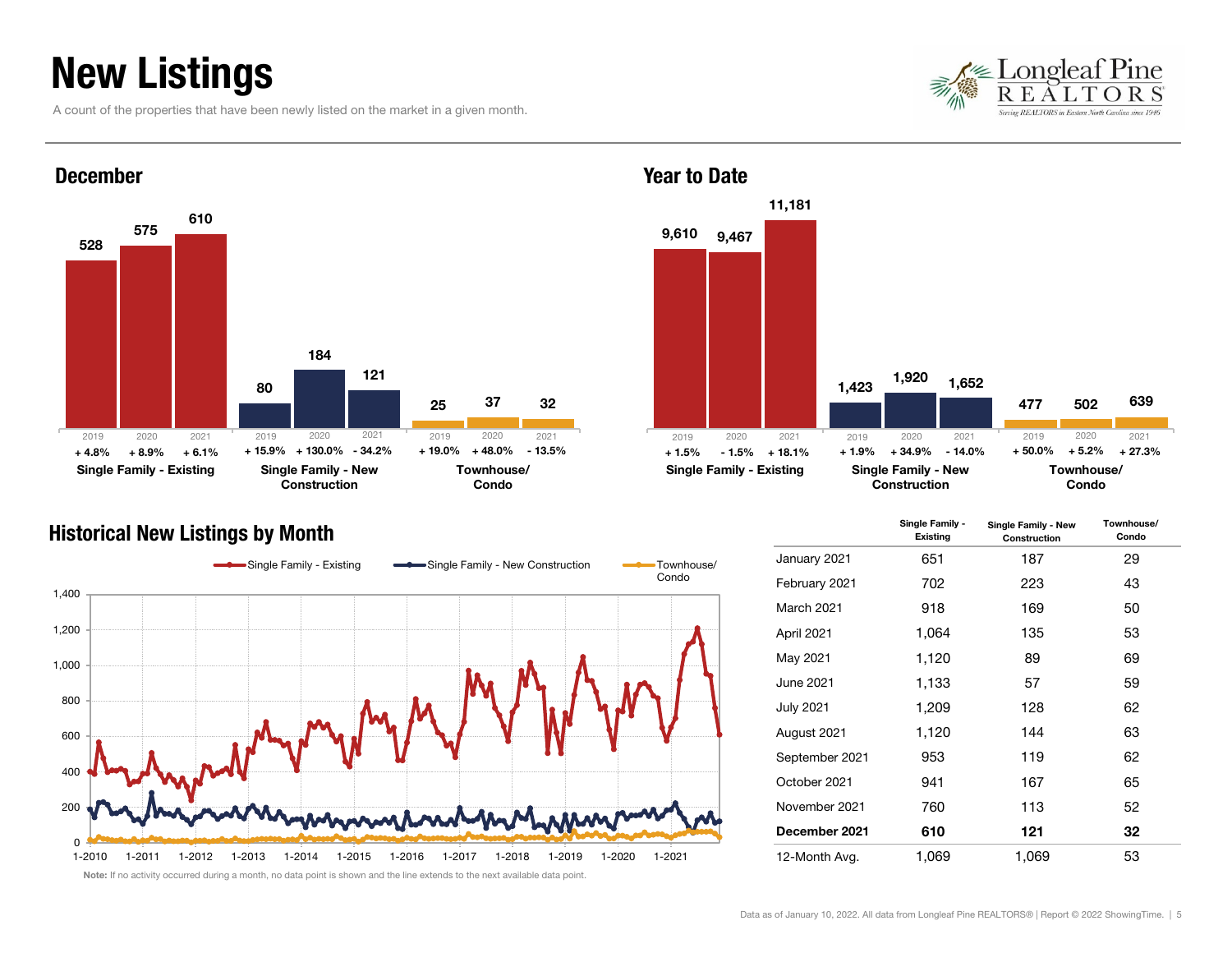### Pending Sales

A count of the properties on which offers have been accepted in a given month.





#### Historical Pending Sales by Month





|                  | Single Family -<br>Existing | Single Family - New<br>Construction | Townhouse/<br>Condo |
|------------------|-----------------------------|-------------------------------------|---------------------|
| January 2021     | 673                         | 198                                 | 31                  |
| February 2021    | 675                         | 214                                 | 41                  |
| March 2021       | 881                         | 180                                 | 53                  |
| April 2021       | 897                         | 141                                 | 56                  |
| May 2021         | 1,030                       | 76                                  | 51                  |
| June 2021        | 989                         | 43                                  | 59                  |
| <b>July 2021</b> | 970                         | 81                                  | 49                  |
| August 2021      | 1,017                       | 70                                  | 62                  |
| September 2021   | 873                         | 116                                 | 53                  |
| October 2021     | 877                         | 155                                 | 63                  |
| November 2021    | 812                         | 132                                 | 54                  |
| December 2021    | 697                         | 126                                 | 37                  |
| 12-Month Avg.    | 994                         | 994                                 | 51                  |

#### Year to Date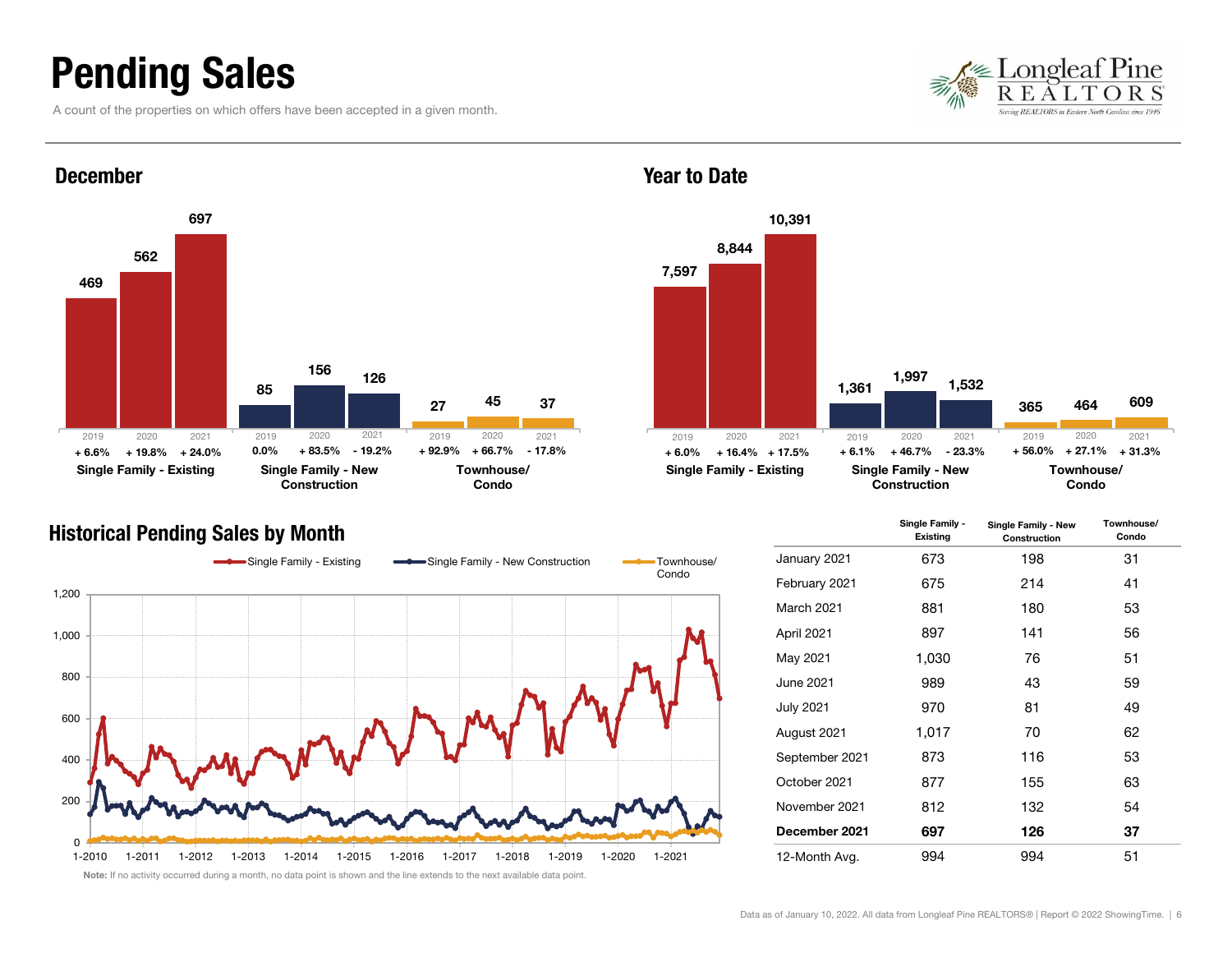### Closed Sales

A count of the actual sales that closed in a given month.





### Historical Closed Sales by Month



Year to Date



|                  | Single Family -<br><b>Existing</b> | Single Family - New<br>Construction | Townhouse/<br>Condo |
|------------------|------------------------------------|-------------------------------------|---------------------|
| January 2021     | 601                                | 111                                 | 41                  |
| February 2021    | 550                                | 129                                 | 31                  |
| March 2021       | 750                                | 143                                 | 41                  |
| April 2021       | 794                                | 122                                 | 39                  |
| May 2021         | 811                                | 112                                 | 48                  |
| June 2021        | 1,002                              | 115                                 | 66                  |
| <b>July 2021</b> | 1,025                              | 98                                  | 47                  |
| August 2021      | 970                                | 109                                 | 54                  |
| September 2021   | 974                                | 123                                 | 62                  |
| October 2021     | 902                                | 101                                 | 60                  |
| November 2021    | 827                                | 110                                 | 50                  |
| December 2021    | 804                                | 124                                 | 53                  |
| 12-Month Avg.    | 951                                | 951                                 | 49                  |

Data as of January 10, 2022. All data from Longleaf Pine REALTORS® | Report © 2022 ShowingTime. | 7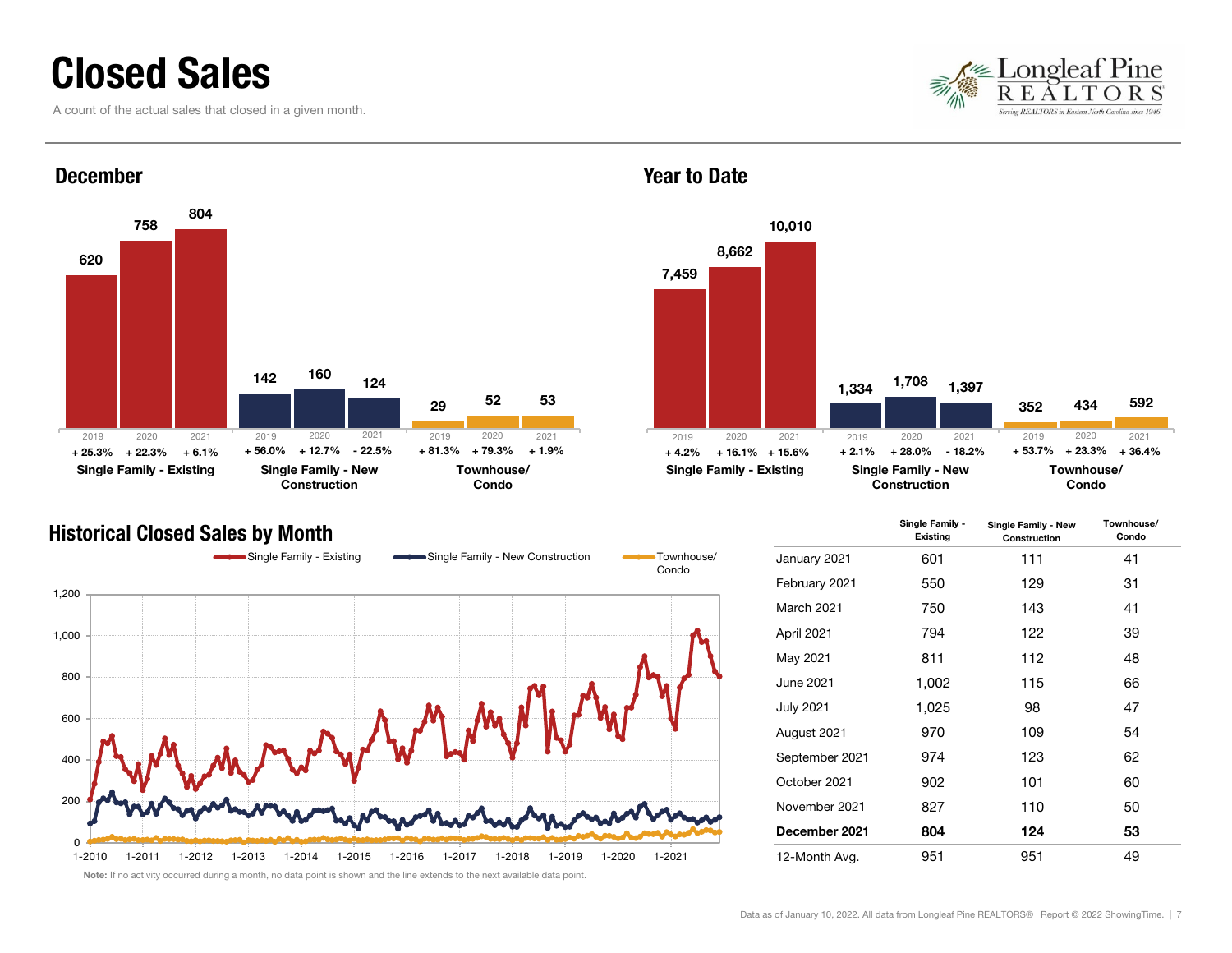### Days on Market Until Sale

Average number of days between when a property is listed and when an offer is accepted in a given month.





#### Historical Days on Market Until Sale by Month



#### Year to Date



|                  | Single Family -<br>Existing | Single Family - New<br>Construction | Townhouse/<br>Condo |
|------------------|-----------------------------|-------------------------------------|---------------------|
| January 2021     | 25                          | 49                                  | 40                  |
| February 2021    | 25                          | 52                                  | 28                  |
| March 2021       | 23                          | 49                                  | 20                  |
| April 2021       | 22                          | 46                                  | 56                  |
| May 2021         | 15                          | 42                                  | 17                  |
| June 2021        | 15                          | 34                                  | 27                  |
| <b>July 2021</b> | 11                          | 19                                  | 24                  |
| August 2021      | 12                          | 27                                  | 12                  |
| September 2021   | 11                          | 19                                  | 15                  |
| October 2021     | 14                          | 19                                  | 11                  |
| November 2021    | 15                          | 25                                  | 24                  |
| December 2021    | 17                          | 30                                  | 16                  |
| 12-Month Avg.*   | 19                          | 19                                  | 23                  |

\* Days on Market for all properties from January 2021 through December 2021. This is not the average of the individual figures above.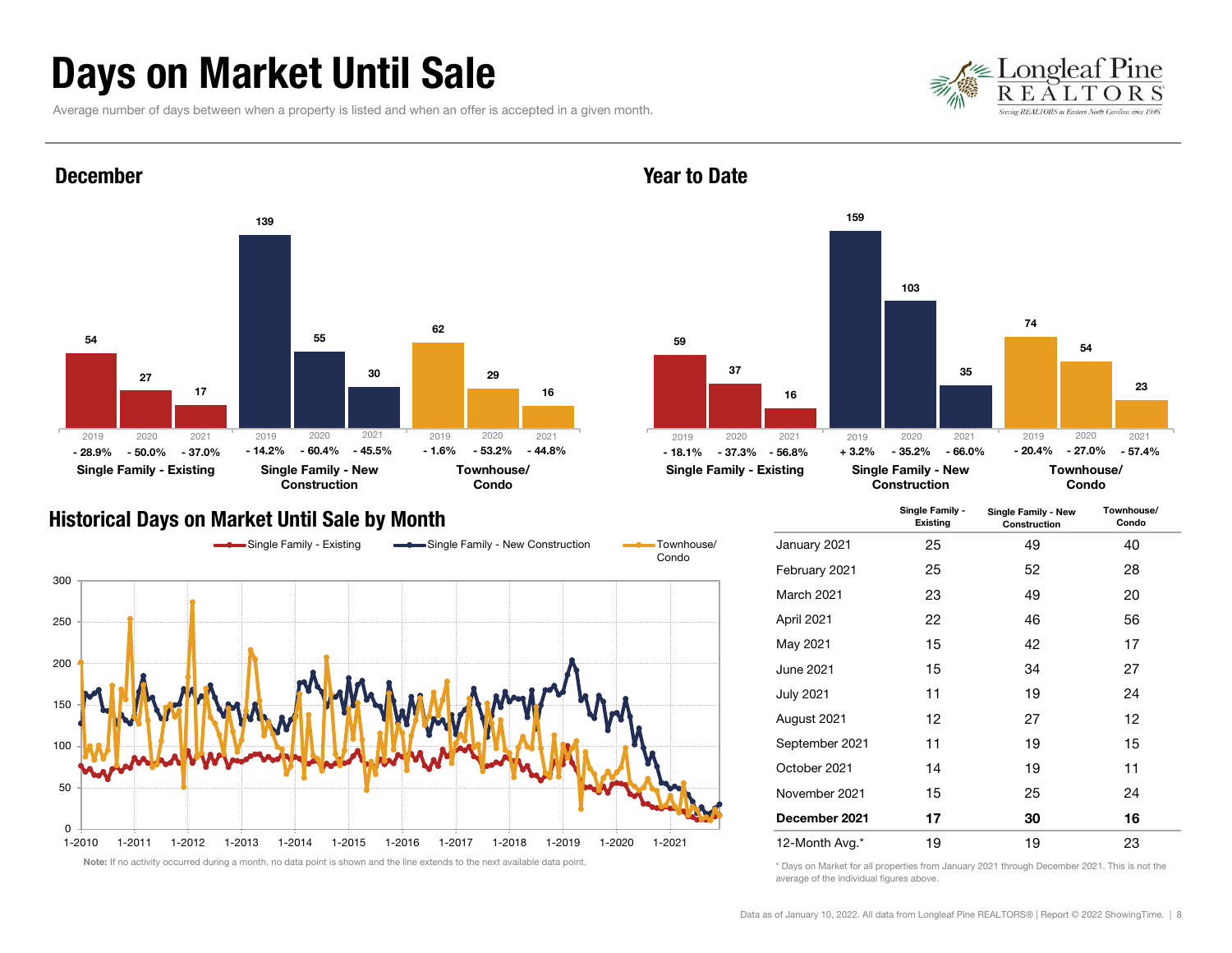### Median Sales Price

December

Point at which half of the sales sold for more and half sold for less, not accounting for seller concessions, in a given month.





#### Year to Date



#### Historical Median Sales Price by Month



|                  | Single Family -<br>Existing | Single Family - New<br>Construction | Townhouse/<br>Condo |
|------------------|-----------------------------|-------------------------------------|---------------------|
| January 2021     | \$185,000                   | \$279,900                           | \$84,000            |
| February 2021    | \$175,000                   | \$275,900                           | \$96,000            |
| March 2021       | \$190,000                   | \$281,285                           | \$118,000           |
| April 2021       | \$198,950                   | \$279,925                           | \$123,500           |
| May 2021         | \$205,000                   | \$273,561                           | \$103,750           |
| June 2021        | \$222,000                   | \$275,500                           | \$120,000           |
| <b>July 2021</b> | \$217,500                   | \$269,962                           | \$115,000           |
| August 2021      | \$215,500                   | \$275,900                           | \$107,500           |
| September 2021   | \$208,050                   | \$287,706                           | \$94,954            |
| October 2021     | \$215,000                   | \$292,250                           | \$107,500           |
| November 2021    | \$209,450                   | \$280,253                           | \$124,750           |
| December 2021    | \$219,250                   | \$290,686                           | \$110,000           |
| 12-Month Med.*   | \$220,000                   | \$220,000                           | \$110,000           |

\* Median Sales Price for all properties from January 2021 through December 2021. This is not the average of the individual figures above.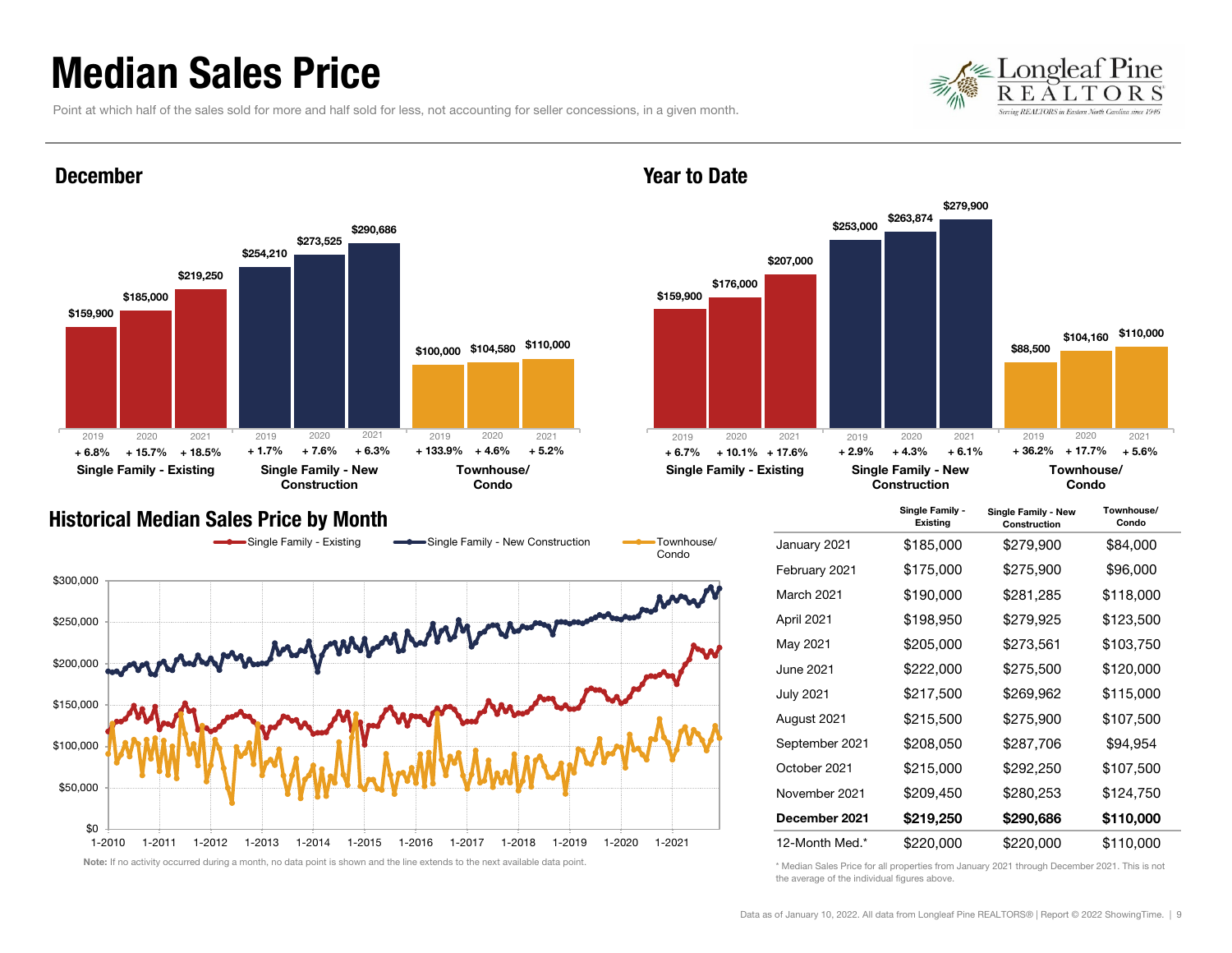### Average Sales Price

December

Average sales price for all closed sales, not accounting for seller concessions, in a given month.





#### Year to Date



#### Historical Average Sales Price by Month



|                  | Single Family -<br>Existing | Single Family - New<br>Construction | Townhouse/<br>Condo |
|------------------|-----------------------------|-------------------------------------|---------------------|
| January 2021     | \$198,122                   | \$287,409                           | \$102,368           |
| February 2021    | \$189,756                   | \$287,796                           | \$128,816           |
| March 2021       | \$201,793                   | \$288,030                           | \$130,051           |
| April 2021       | \$217,155                   | \$297,356                           | \$151,983           |
| May 2021         | \$226,059                   | \$286,783                           | \$134,209           |
| June 2021        | \$235,100                   | \$296,497                           | \$133,350           |
| <b>July 2021</b> | \$235,241                   | \$283,485                           | \$139,877           |
| August 2021      | \$232,642                   | \$292,133                           | \$140,363           |
| September 2021   | \$223,554                   | \$297,251                           | \$123,463           |
| October 2021     | \$229,369                   | \$300,276                           | \$123,728           |
| November 2021    | \$225,194                   | \$295,171                           | \$142,244           |
| December 2021    | \$234,216                   | \$315,610                           | \$133,572           |
| 12-Month Avg.*   | \$231,692                   | \$231,692                           | \$131,954           |

\* Avg. Sales Price for all properties from January 2021 through December 2021. This is not the average of the individual figures above.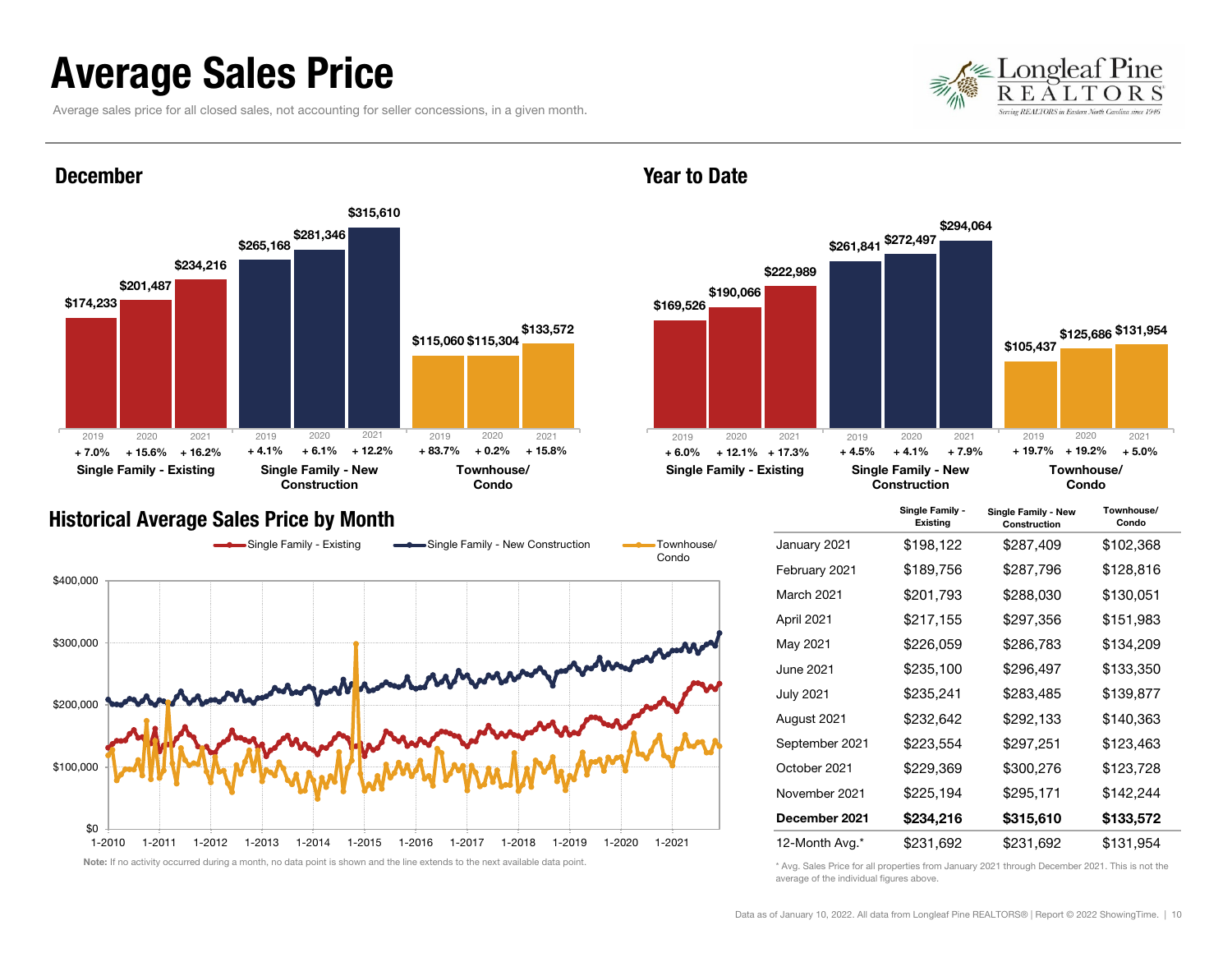### Percent of List Price Received

ongleaf Pine

Percentage found when dividing a property's sales price by its most recent list price, then taking the average for all properties sold in a given month, not accounting for seller concessions.



#### December

#### Historical Percent of List Price Received by Month



#### Year to Date



|                  | Single Family -<br>Existing | Single Family - New<br>Construction | Townhouse/<br>Condo |
|------------------|-----------------------------|-------------------------------------|---------------------|
| January 2021     | 99.1%                       | 100.2%                              | 97.7%               |
| February 2021    | 99.7%                       | 100.1%                              | 98.2%               |
| March 2021       | 99.9%                       | 100.3%                              | 100.1%              |
| April 2021       | 100.3%                      | 100.5%                              | 100.7%              |
| May 2021         | 101.0%                      | 100.4%                              | 100.5%              |
| June 2021        | 101.6%                      | 100.3%                              | 101.1%              |
| <b>July 2021</b> | 101.8%                      | 100.2%                              | 99.6%               |
| August 2021      | 101.6%                      | 100.3%                              | 99.2%               |
| September 2021   | 101.1%                      | 100.6%                              | 100.0%              |
| October 2021     | 100.9%                      | 100.6%                              | 98.7%               |
| November 2021    | 100.5%                      | 100.0%                              | 98.7%               |
| December 2021    | 100.5%                      | 100.1%                              | 99.9%               |
| 12-Month Avg.*   | 100.7%                      | 100.7%                              | 99.6%               |

\* Pct. of List Price Received for all properties from January 2021 through December 2021. This is not the average of the individual figures above.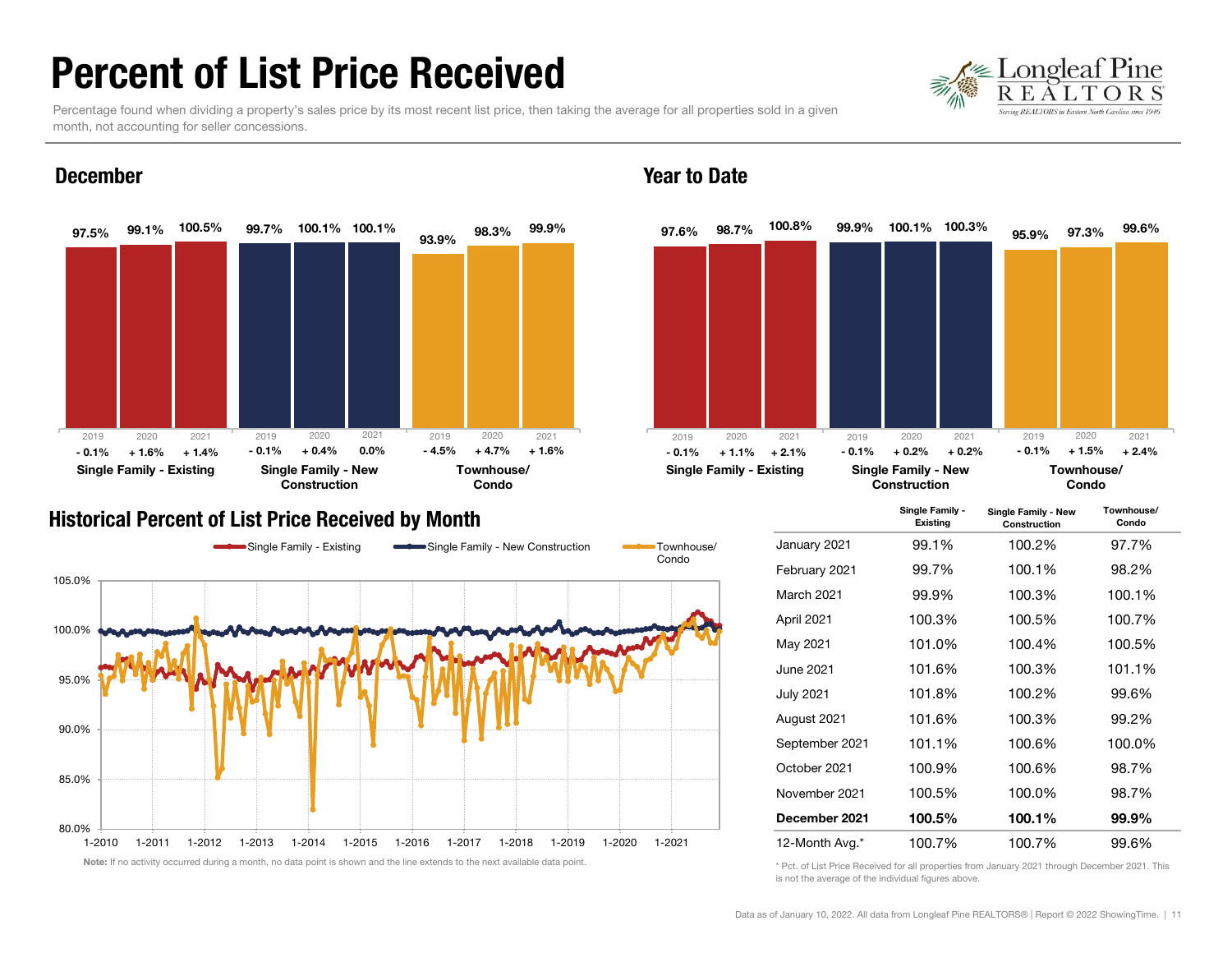## Housing Affordability Index

Pine ongleat

This index measures housing affordability for the region. For example, an index of 120 means the median household income is 120% of what is necessary to qualify for the median-priced home under prevailing interest rates. A higher number means greater affordability.



### Historical Housing Affordability Index by Month



#### 235124323242137319205126289Single Family - Existing Single Family - New ConstructionTownhouse/Condo 2020 2021 2019 2020 2021  $\%$  +11.2% -9.1%  $\qquad \qquad +$  11.4% +3.0% -15.3% + 13.8% + 10.5% -8.0% - 19.0% - 1.2% -9.4% 20192020 2021 - 19.0%

#### Year to Date

|                   | Single Family -<br>Single Family - New<br>Existing<br>Construction |     | Townhouse/<br>Condo |  |
|-------------------|--------------------------------------------------------------------|-----|---------------------|--|
| January 2021      | 231                                                                | 127 | 384                 |  |
| February 2021     | 242                                                                | 128 | 333                 |  |
| <b>March 2021</b> | 217                                                                | 123 | 264                 |  |
| April 2021        | 210                                                                | 123 | 253                 |  |
| May 2021          | 204                                                                | 127 | 304                 |  |
| June 2021.        | 189                                                                | 126 | 262                 |  |
| <b>July 2021</b>  | 195                                                                | 130 | 375                 |  |
| August 2021       | 197                                                                | 127 | 401                 |  |
| September 2021    | 204                                                                | 122 | 454                 |  |
| October 2021      | 198                                                                | 120 | 296                 |  |
| November 2021     | 203                                                                | 125 | 255                 |  |
| December 2021     | 194                                                                | 121 | 289                 |  |
| 12-Month Avg.*    | 207                                                                | 125 | 323                 |  |

\* Affordability Index for all properties from January 2021 through December 2021. This is not the average of the individual figures above.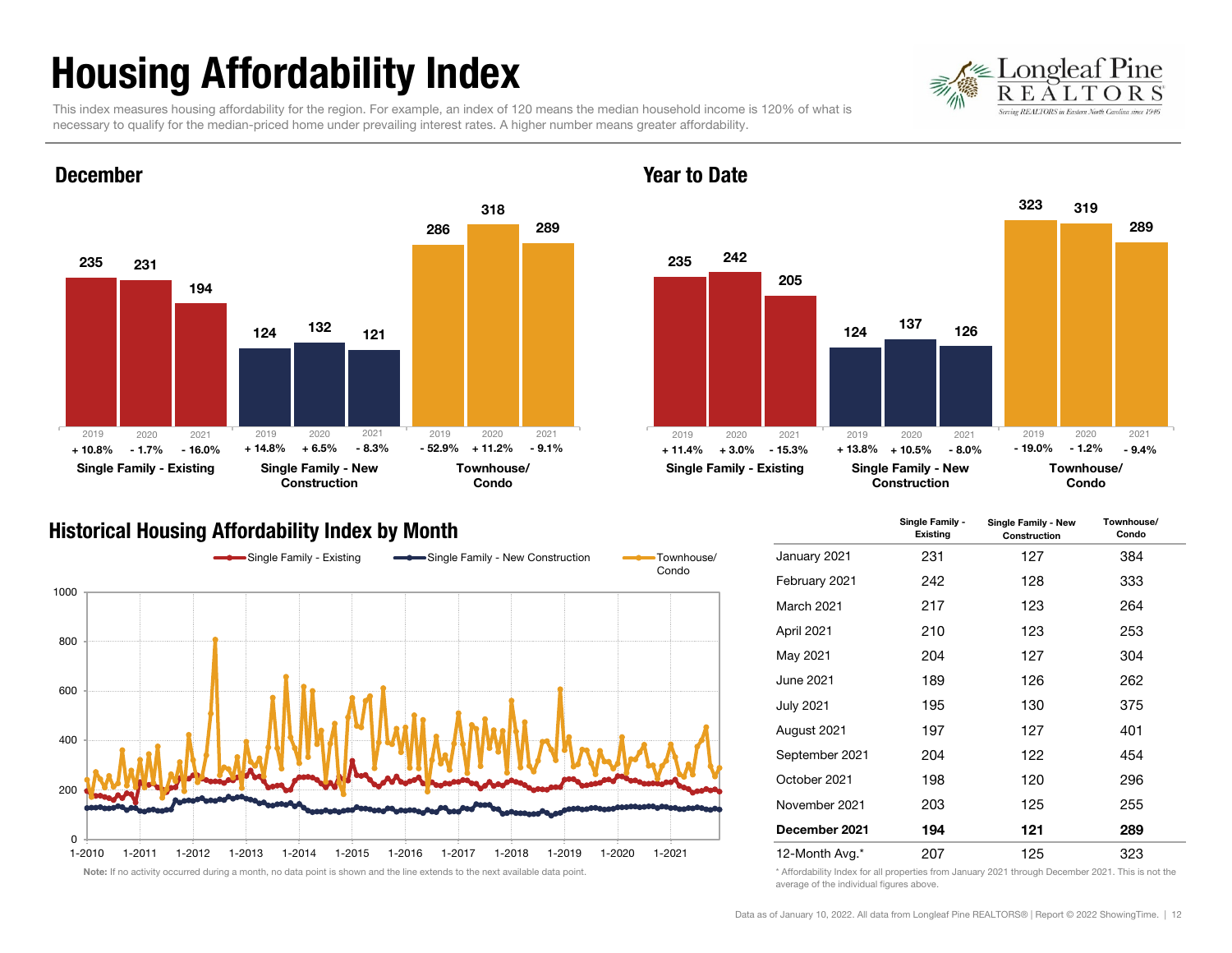### Inventory of Homes for Sale

The number of properties available for sale in active status at the end of a given month.





### Historical Inventory of Homes for Sale by Month



|                   | Single Family -<br><b>Existing</b> | Single Family - New<br>Construction | Townhouse/<br>Condo |  |
|-------------------|------------------------------------|-------------------------------------|---------------------|--|
| January 2021      | 589                                | 249                                 | 45                  |  |
| February 2021     | 546                                | 235                                 | 43                  |  |
| <b>March 2021</b> | 506                                | 170                                 | 38                  |  |
| April 2021        | 606                                | 142                                 | 30                  |  |
| May 2021          | 632                                | 143                                 | 44                  |  |
| June 2021         | 685                                | 146                                 | 38                  |  |
| <b>July 2021</b>  | 818                                | 187                                 | 48                  |  |
| August 2021       | 817                                | 246                                 | 43                  |  |
| September 2021    | 773                                | 243                                 | 48                  |  |
| October 2021      | 755                                | 241                                 | 42                  |  |
| November 2021     | 620                                | 212                                 | 38                  |  |
| December 2021     | 452                                | 199                                 | 31                  |  |
| 12-Month Avg.     | 851                                | 851                                 | 41                  |  |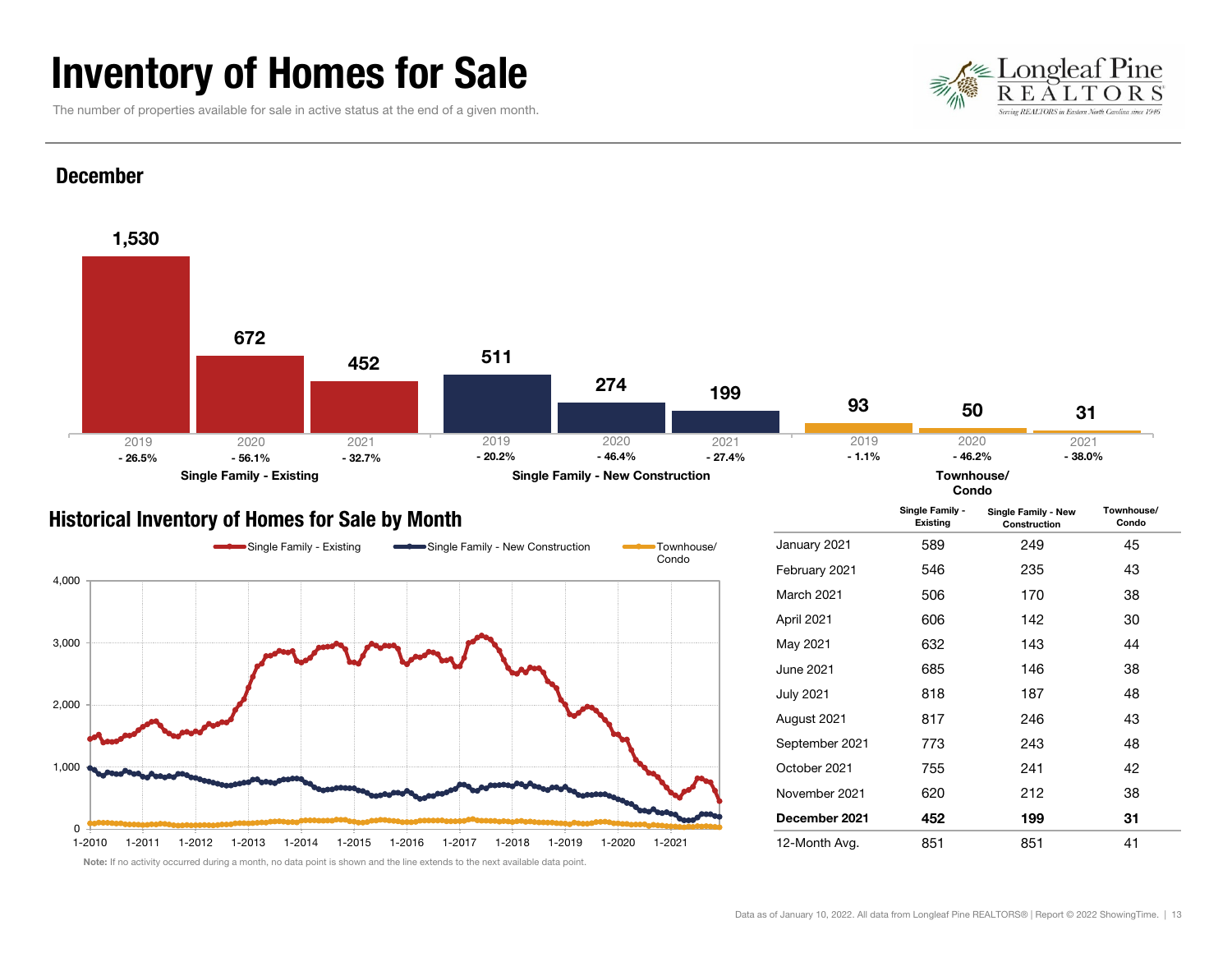## Months Supply of Inventory



The inventory of homes for sale at the end of a given month, divided by the average monthly closed sales from the last 12 months.



#### Historical Months Supply of Inventory by Month



|                  | Single Family -<br>Existing | Single Family - New<br>Construction |            |  |
|------------------|-----------------------------|-------------------------------------|------------|--|
| January 2021     | 0.8                         | 1.7                                 | 1.2        |  |
| February 2021    | 0.7                         | 1.6                                 | 1.1        |  |
| March 2021       | 0.7                         | 1.2                                 | 1.0        |  |
| April 2021       | 0.8                         | 1.0                                 | 0.8        |  |
| May 2021         | 0.8                         | 1.0                                 | 1.1        |  |
| June 2021        | 0.9                         | 1.1                                 | 0.9        |  |
| <b>July 2021</b> | 1.0                         | $1.5\,$                             | 1.1<br>1.0 |  |
| August 2021      | 1.0                         | 2.0                                 |            |  |
| September 2021   | 1.0                         | 1.9                                 | 1.0        |  |
| October 2021     | 0.9                         | 2.0                                 | 0.9        |  |
| November 2021    | 0.7                         | 1.8                                 | 0.8        |  |
| December 2021    | 0.5                         | 1.7                                 | 0.6        |  |
| 12-Month Avg.*   | 0.9                         | 0.9                                 | 0.9        |  |

\* Months Supply for all properties from January 2021 through December 2021. This is not the average of the individual figures above.